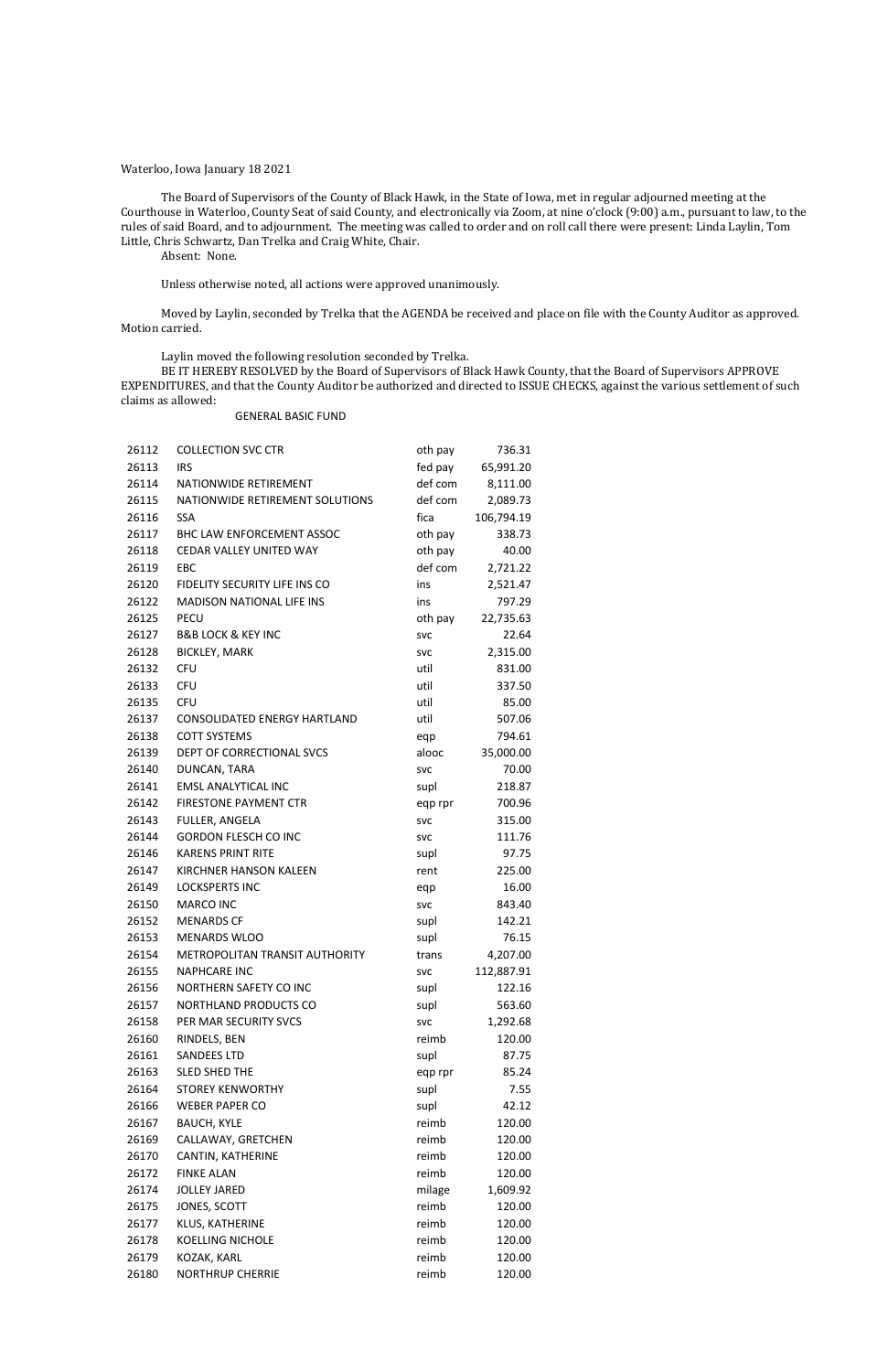| 26181  | PETERSEN TROY                                             | reimb      | 120.00    |
|--------|-----------------------------------------------------------|------------|-----------|
| 26182  | RUTLEDGE, JODI                                            | reimb      | 120.00    |
| 26183  | SOUER, WILLIAM                                            | reimb      | 120.00    |
| 26184  | SVOBODA, CONNIE                                           | reimb      | 120.00    |
| 26185  | SWINGEN, STANLEY                                          | reimb      | 120.00    |
| 26186  | VANDERHART, OLIVIA                                        | reimb      | 120.00    |
| 26187  | WEIMER, JAMES                                             | reimb      | 120.00    |
| 330462 | <b>COMMUNITY HEALTH CHARITIES IA</b>                      | <b>SVC</b> | 2.00      |
| 330463 | LEGALSHIELD                                               | <b>SVC</b> | 226.85    |
| 330464 | <b>30 SOMETHING REAL EST</b>                              | rent       | 200.00    |
| 330468 | <b>AMAZON CAPITAL SVCS INC</b>                            | supl       | 59.34     |
| 330469 | AMAZON CAPITAL SVCS INC                                   | supl       | 28.60     |
| 330472 | <b>BHC RECORDER</b>                                       | <b>SVC</b> | 15.00     |
| 330473 | <b>BH WASTE DISPOSAL</b>                                  | <b>SVC</b> | 62.72     |
| 330474 | CAPITAL SANITARY SUPPLY CO INC                            | supl       | 614.58    |
| 330475 | CEDAR BEND HUMANE SOCIETY INC                             | alloc      | 2,319.53  |
| 330481 | <b>CLAYTON CO SHERIFF</b>                                 | <b>SVC</b> | 35.00     |
| 330482 | <b>CLIFTONLARSONALLEN LLP</b>                             | <b>SVC</b> | 6,064.63  |
| 330483 | <b>COLOFF MEDIA LLC</b>                                   | advrt      | 200.00    |
| 330484 | <b>COOK'S OUTDOORS</b>                                    | supl       | 7.00      |
| 330487 | DUBUQUE CO                                                | <b>SVC</b> | 38.00     |
| 330490 | <b>FEDEX</b>                                              | <b>SVC</b> | 65.17     |
| 330492 | <b>GALLS LLC</b>                                          | unif       | 187.95    |
| 330493 | <b>GREER FUNERAL HOME INC</b>                             | <b>SVC</b> | 1,000.00  |
| 330494 | <b>GROTE, ALLEN</b>                                       | rent       | 275.00    |
| 330495 | <b>GRUNDY CO SHERIFF</b>                                  |            | 47.82     |
| 330496 | HAWKEYE ALARM & SIGNAL CO                                 | <b>SVC</b> | 490.00    |
|        | <b>HAWKEYE VILLAGE APT</b>                                | <b>SVC</b> |           |
| 330497 |                                                           | rent       | 200.00    |
| 330501 | <b>IA CO SHERIFF</b><br>IA HEARTLAND HABITAT FOR HUMANITY | <b>SVC</b> | 73.08     |
| 330503 |                                                           | rent       | 200.00    |
| 330505 | IA ST ASSOC OF CO                                         | conf       | 380.00    |
| 330506 | IA WATER WELL ASSOC                                       | conf       | 270.00    |
| 330507 | <b>JASPER CO SHERIFF</b>                                  | <b>SVC</b> | 35.60     |
| 330508 | <b>JOHNS AUTO BODY</b>                                    | eqp rpr    | 240.50    |
| 330509 | JONES, MICHAEL K                                          | rent       | 200.00    |
| 330510 | KCVM 93.5 THE MIX                                         | advrt      | 310.00    |
| 330512 | LOCKE FUNERAL HOME INC                                    | <b>SVC</b> | 2,000.00  |
| 330513 | MEDIACOM                                                  | util       | 139.97    |
| 330514 | <b>MERCYONE</b>                                           | trans      | 416.00    |
| 330515 | MID AMERICAN ENERGY                                       | util       | 6,128.48  |
| 330516 | MID AMERICAN ENERGY                                       | util       | 63.48     |
| 330517 | MID AMERICAN ENERGY                                       | util       | 9,862.29  |
| 330518 | MID AMERICAN ENERGY                                       | util       | 6,686.51  |
| 330519 | MID AMERICAN ENERGY                                       | util       | 13.77     |
| 330528 | MID AMERICAN ENERGY                                       | util       | 11.38     |
| 330529 | MID AMERICAN ENERGY                                       | util       | 1,415.01  |
| 330530 | MID AMERICAN ENERGY                                       | util       | 1,040.14  |
| 330532 | <b>NAPA AUTO PARTS</b>                                    | supl       | 481.85    |
| 330533 | <b>NELSON LARRY</b>                                       | rent       | 225.00    |
| 330534 | NEXT LEVEL PROPERTY MGMT                                  | rent       | 250.00    |
| 330535 | N IA JUVENILE DETENTION SVCS                              | shlt       | 3,300.00  |
| 330536 | OFFICE DEPOT                                              | epq        | 487.35    |
| 330539 | <b>PITNEY BOWES</b>                                       | postage    | 1,172.70  |
| 330540 | REGAL PLASTIC SUPPLY CO                                   | <b>SVC</b> | 37.50     |
| 330542 | SADLER POWER TRAIN INC                                    | eqp rpr    | 390.91    |
| 330543 | SAMS WHOLESALE CLUB                                       | supl       | 692.10    |
| 330544 | SIDWELL CO THE                                            | supl       | 5,055.96  |
| 330545 | SPAHN & ROSE LUMBER CO                                    | supl       | 572.69    |
| 330546 | SPEE DEE DELIVERY SVC INC                                 | <b>SVC</b> | 64.47     |
| 330548 | SUMMIT FOOD SVC, LLC                                      | food       | 10,383.18 |
| 330549 | <b>TEDS HOME &amp; HARDWARE</b>                           | supl       | 48.41     |
| 330550 | <b>TITAN PROPERTY INVESTMENT</b>                          | rent       | 200.00    |
| 330551 | <b>TRACTOR SUPPLY CO</b>                                  | supl       | 4.99      |
| 330552 | TREASURER ST OF IA                                        | tax        | 1,122.00  |
| 330554 | <b>USPS</b>                                               | postage    | 3,900.00  |
| 330557 | <b>US CREMATION SOCIETY</b>                               | <b>SVC</b> | 1,000.00  |
| 330558 | <b>VARSITY CLEANERS</b>                                   | <b>SVC</b> | 29.45     |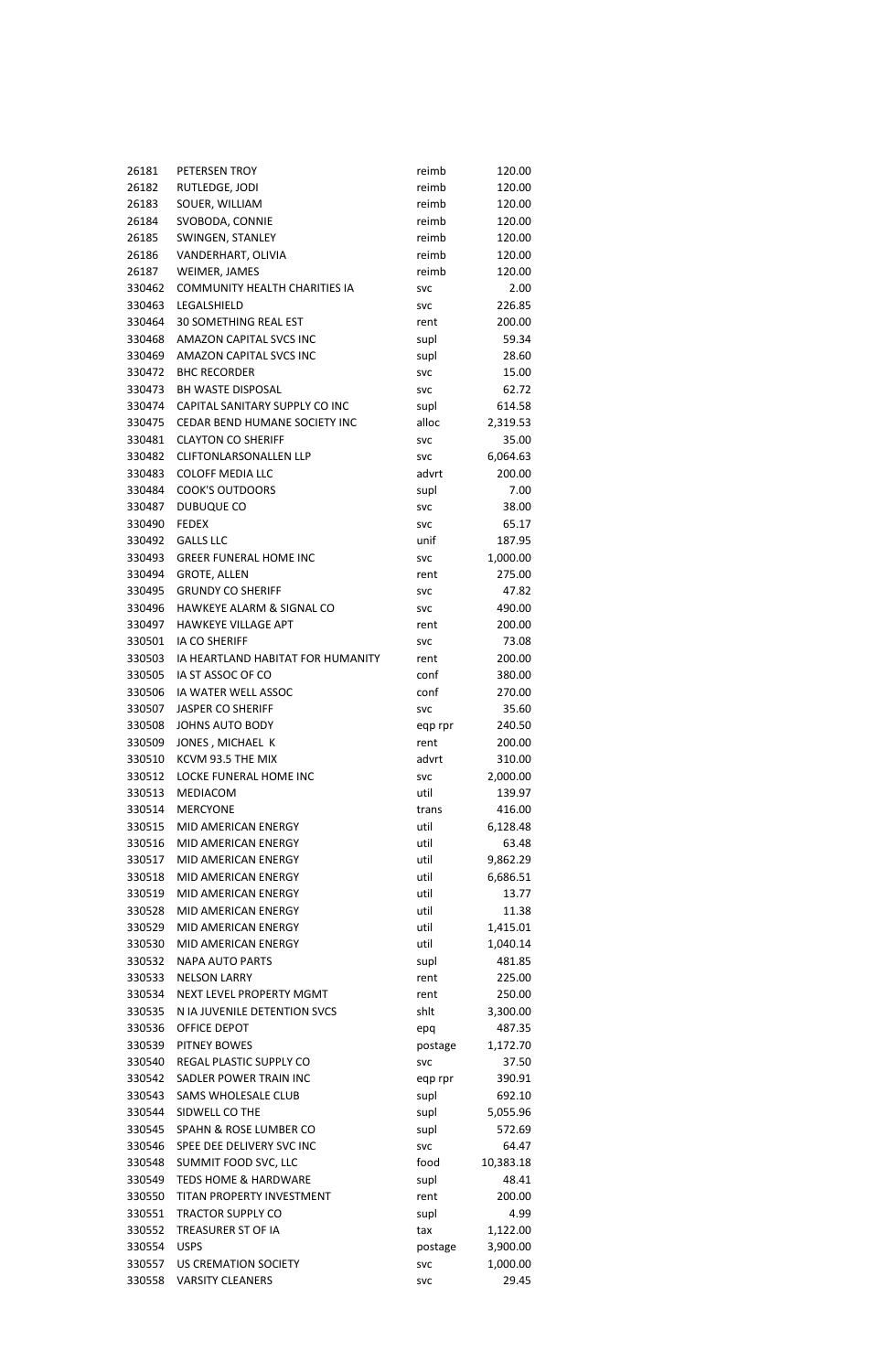| 26113 | IRS.                               | fed pay    | 7,747.40  |
|-------|------------------------------------|------------|-----------|
| 26114 | NATIONWIDE RETIREMENT              | def com    | 580.00    |
| 26115 | NATIONWIDE RETIREMENT SOLUTIONS    | def com    | 175.00    |
| 26116 | <b>SSA</b>                         | fica       | 13,437.82 |
| 26118 | CEDAR VALLEY UNITED WAY            | oth pay    | 28.00     |
| 26120 | FIDELITY SECURITY LIFE INS CO      | ins        | 450.65    |
| 26122 | <b>MADISON NATIONAL LIFE INS</b>   | ins        | 124.55    |
| 26125 | PECU                               | oth pay    | 1,547.50  |
| 26126 | <b>ANTON SALES</b>                 | <b>SVC</b> | 497.71    |
| 26129 | <b>BMC AGGREGATES LC</b>           | <b>SVC</b> | 3,620.06  |
| 26131 | CF CITY OF                         | <b>SVC</b> | 90.50     |
| 26134 | <b>CFU</b>                         | util       | 75.00     |
| 26136 | CLAPSADDLE-GARBER ASSOCS INC (CGA) | <b>SVC</b> | 2,100.00  |
| 26148 | <b>KWIK TRIP INC</b>               | fuel       | 700.40    |
| 26152 | <b>MENARDS CF</b>                  | supl       | 131.82    |
| 26162 | <b>SCOTS SUPPLY CO INC</b>         | supl       | 51.38     |
| 26168 | <b>BEAHR, RICHARD</b>              | reimb      | 120.00    |

| <b>COLLECTION SVC CTR</b>        | oth pay | 872.80    |
|----------------------------------|---------|-----------|
| <b>IRS</b>                       | fed pay | 5,081.52  |
| NATIONWIDE RETIREMENT            | def com | 37.50     |
| NATIONWIDE RETIREMENT SOLUTIONS  | def com | 18.77     |
| <b>SSA</b>                       | fica    | 6,938.71  |
| <b>BHC LAW ENFORCEMENT ASSOC</b> | oth pay | 76.27     |
| FIDELITY SECURITY LIFE INS CO    | ins     | 158.14    |
| <b>MADISON NATIONAL LIFE INS</b> | ins     | 8.03      |
| <b>PECU</b>                      | oth pay | 2,643.87  |
| <b>CF PUBLIC LIBRARY</b>         | alloc   | 15,986.50 |
| <b>DUNKERTON PUBLIC LIBRARY</b>  | alloc   | 7,011.00  |
| EVANSDALE PUBLIC LIBRARY         | alloc   | 1,074.00  |
| <b>HAWKINS MEMORIAL LIBRARY</b>  | alloc   | 13,440.00 |
| <b>HUDSON PUBLIC LIBRARY</b>     | alloc   | 8,647.00  |
| WLOO CITY OF                     | oth pay | 175.01    |
| <b>WLOO PUBLIC LIBRARY</b>       | allloc  | 28,094.50 |
|                                  |         |           |

## RURAL BASIC FUND

|       | CO SVCS FUND                     |         |        |
|-------|----------------------------------|---------|--------|
| 26113 | <b>IRS</b>                       | fed pay | 237.28 |
| 26114 | NATIONWIDE RETIREMENT            | def com | 75.00  |
| 26116 | <b>SSA</b>                       | fica    | 396.00 |
| 26120 | FIDELITY SECURITY LIFE INS CO    | ins     | 8.36   |
| 26122 | <b>MADISON NATIONAL LIFE INS</b> | ins     | 1.50   |

| 26113  | IRS                                    | fed pay    | 415.64   |
|--------|----------------------------------------|------------|----------|
| 26115  | NATIONWIDE RETIREMENT SOLUTIONS        | def com    | 500.00   |
| 26116  | <b>SSA</b>                             | fica       | 932.76   |
| 26120  | FIDELITY SECURITY LIFE INS CO          | ins        | 8.36     |
| 330485 | <b>COURIER THE</b>                     | pub        | 8.40     |
| 330536 | <b>OFFICE DEPOT</b>                    | supl       | 6.62     |
| 330541 | <b>RYDER TRANSPORTATION SVCS</b>       | <b>SVC</b> | 178.13   |
| 330570 | YOUTH SHELTER CARE OF N CENTRAL IA INC | <b>WVC</b> | 1,519.32 |

# GENERAL SUPPLEMENTAL FUND

| 330559 | <b>VOSHELL MICHAEL</b>       | rent       | 200.00   |
|--------|------------------------------|------------|----------|
| 330560 | WASTE MGMT OF WI-MN          | <b>SVC</b> | 2,214.50 |
| 330561 | WATERFALLS CAR WASH          | <b>SVC</b> | 95.70    |
| 330563 | WLOO OIL CO                  | fuel       | 2,555.15 |
| 330565 | <b>WLOO WATER WORKS</b>      | util       | 100.00   |
| 330567 | <b>WINNESHIEK CO SHERIFF</b> | <b>SVC</b> | 35.00    |
| 330568 | WITHAM AUTO CTR              | <b>SVC</b> | 157.33   |
| 330569 | WORTH CO SHERIFF'S OFFICE    | <b>SVC</b> | 38.00    |
| 330571 | MYERS, WADE                  | remib      | 120.00   |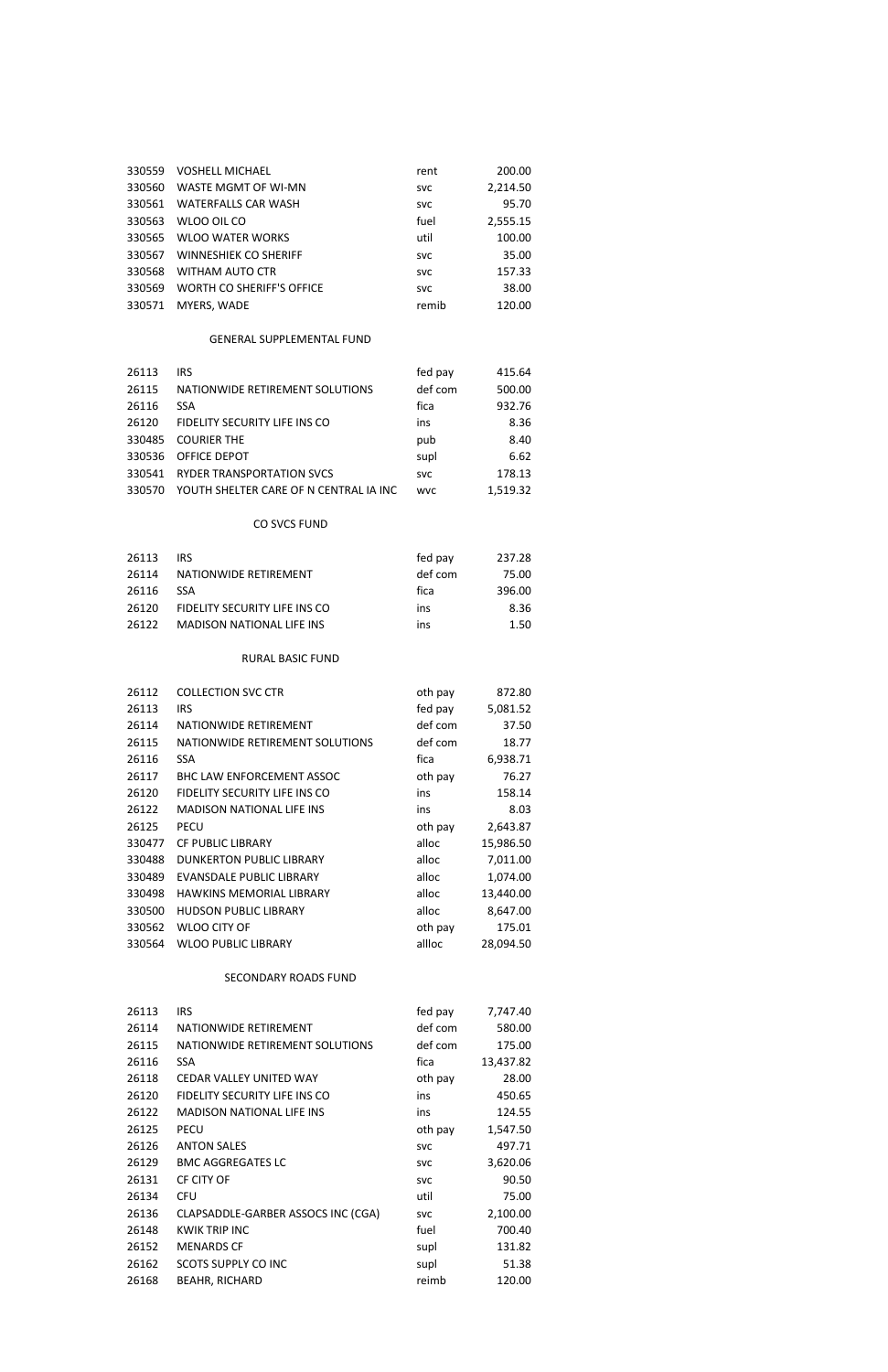# 330555 UNITY POINT SVC SVC 282.00 JAIL COMMISSARY FUND 26113 IRS fed pay 173.07 26116 SSA fica 492.48 26120 FIDELITY SECURITY LIFE INS CO ins 19.23 26130 BOB BARKER CO INC supl supl 10,285.98 26151 MCKEE FOODS food 101.58 330499 HOTSY EQUIP CO INC supl 5,900.00 330543 SAMS WHOLESALE CLUB food 847.88 330553 TURNKEY CORRECTIONS food 264.05 330566 WILSON RESTAURANT SUPPLY INC eqp 4,788.10 CONSERVATION TRUST FUND 26152 MENARDS CF supl 975.46 330476 CF LASER ENGRAVING LLC svc svc 320.00 ARP FUND 26145 INVISION ARCHITECTURE Svc 5vc 12,500.00 330537 ORIGIN DESIGN CO svc 32,677.50

# 26171 DOEPKE, CHRISTOPHER reimb 120.00 26173 HOMEWOOD, ZACHARY reimb 120.00 26176 KINDSCHI, MICHAEL D reimb 120.00 330466 AGVANTAGE FS INC fuel 6,061.04 330467 AIRGAS NORTH CENTRAL eqp rent 33.70 330468 AMAZON CAPITAL SVCS INC supl supl 643.79 330473 BH WASTE DISPOSAL svc svc 183.96 330478 CENTURYLINK util 76.82 330479 CENTURYLINK util 50.86 330480 CERTIFIED POWER INC eqp rpr 1,654.68 330486 DONS TRUCK SALES INC supl supl 3,996.30 330491 FIFTH STREET TIRE INC **Example 20 Fig. 12 and 542.76** 330511 LA PORTE MOTOR SUPPLY INC supl 407.75 330520 MID AMERICAN ENERGY util 604.43 330521 MID AMERICAN ENERGY Util UNIVERSITY UNIVERSITY OF A USB UNIVERSITY OF A USB OF A USB OF A USB OF A USB 330522 MID AMERICAN ENERGY Util Util 17.78 330523 MID AMERICAN ENERGY Util 65.44 330524 MID AMERICAN ENERGY Util Util 17.35 330525 MID AMERICAN ENERGY util 365.99 330526 MID AMERICAN ENERGY util 29.44 330527 MID AMERICAN ENERGY util 66.98 330531 MURPHY TRACTOR & EQUIP CO supl 6,933.38 330532 NAPA AUTO PARTS supl supl 187.59 330538 PHELPS UNIFORM SPECIALIST svc svc 55.75 330547 STOKES WELDING Supl supl 253.84

### RURAL WATER FUND

26165 URBAN SVCS LLC util 2,050.00

#### INS TRUST FUND

| 26111 | NAVITUS HEALTH SOLUTIONS         | ins | 9.308.09   |
|-------|----------------------------------|-----|------------|
| 26120 | FIDELITY SECURITY LIFE INS CO    | ins | 35.95      |
| 26121 | <b>MADISON NATIONAL LIFE INS</b> | ins | 1.022.88   |
| 26123 | PREFERRED ONE INS CO             | ins | 133,622.83 |
| 26124 | PREFERRED ONE INS CO             | ins | 69.129.82  |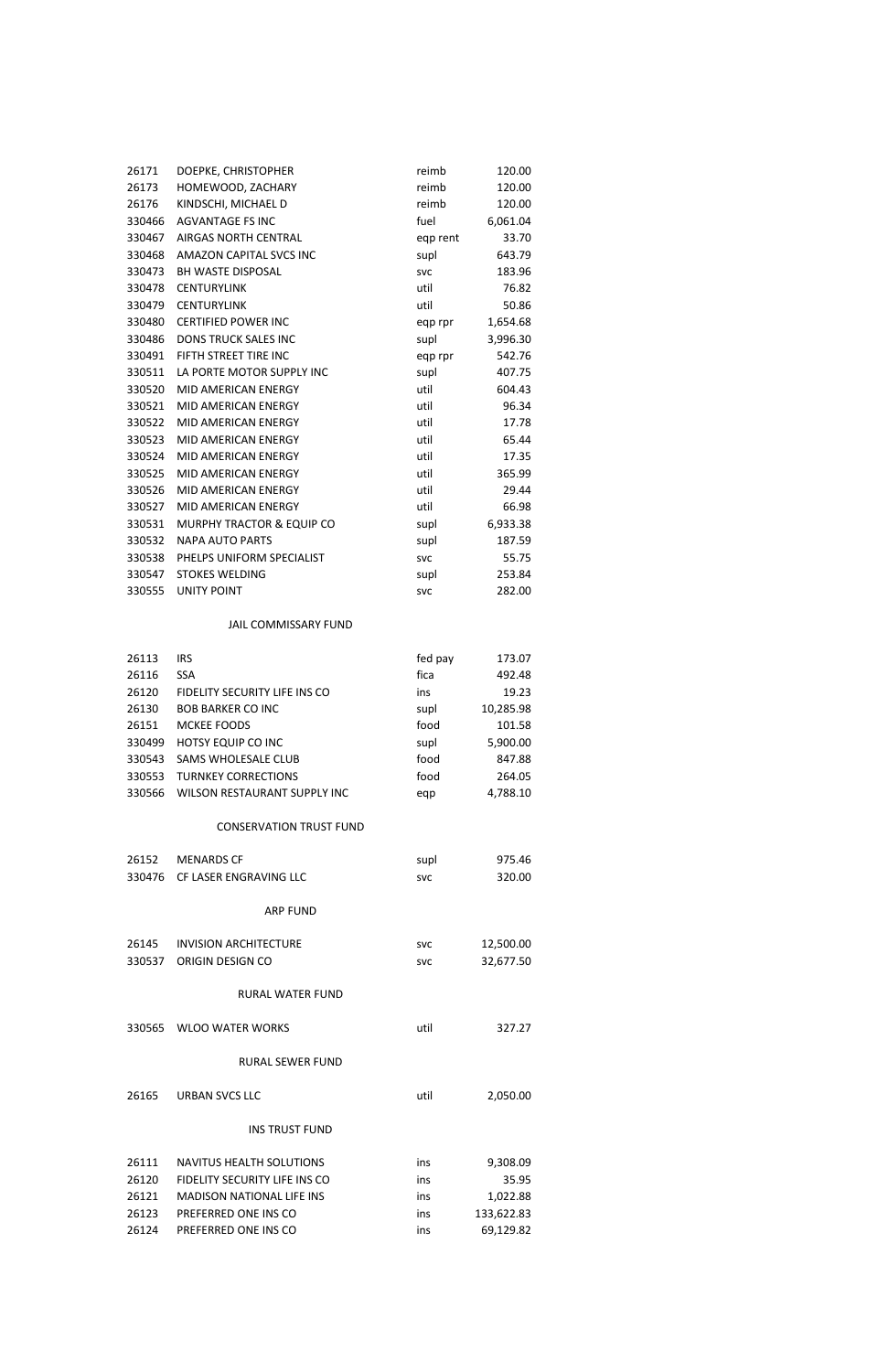#### SELF-INSUR/LIAB, PROP ETC FUND

| 26159  | <b>RACOM CORP</b>                            | eqp rpr    | 525.00   |
|--------|----------------------------------------------|------------|----------|
| 330541 | RYDER TRANSPORTATION SVCS                    | eqp rent   | 583.70   |
|        |                                              |            |          |
|        | SOLID WASTE ADMIN FUND                       |            |          |
| 26113  | <b>IRS</b>                                   | fed pay    | 533.11   |
| 26116  | <b>SSA</b>                                   | fica       | 654.12   |
| 26122  | <b>MADISON NATIONAL LIFE INS</b>             | ins        | 27.85    |
|        | <b>EMERGENCY MGMT FUND</b>                   |            |          |
| 26113  | <b>IRS</b>                                   | fed ay     | 271.74   |
| 26116  | <b>SSA</b>                                   | fica       | 394.42   |
| 26120  | FIDELITY SECURITY LIFE INS CO                | ins        | 8.36     |
| 26122  | <b>MADISON NATIONAL LIFE INS</b>             | ins        | 15.00    |
| 330465 | <b>ACCESS SYSTEMS LEASING</b>                | <b>SVC</b> | 74.37    |
| 330470 | <b>AT&amp;T MOBILITY</b>                     | util       | 254.76   |
| 330471 | <b>BERGANKDV TECHNOLOGY &amp; CONSULTING</b> | <b>SVC</b> | 37.75    |
| 330502 | <b>IA EMERGENCY MGMT ASSO</b>                | <b>SVC</b> | 150.00   |
| 330556 | <b>US BANK</b>                               | supl       | 58.00    |
|        | <b>CONS COMM FUND</b>                        |            |          |
| 26112  | <b>COLLECTION SVC CTR</b>                    | oth pay    | 607.37   |
| 26113  | <b>IRS</b>                                   | fed pay    | 5,148.60 |
| 26114  | NATIONWIDE RETIREMENT                        | def com    | 200.00   |
| 26115  | NATIONWIDE RETIREMENT SOLUTIONS              | def com    | 50.00    |
| 26116  | <b>SSA</b>                                   | fica       | 9,537.60 |
| 26117  | <b>BHC LAW ENFORCEMENT ASSOC</b>             | oth pay    | 65.00    |
| 26120  | FIDELITY SECURITY LIFE INS CO                | ins        | 214.87   |
| 26122  | <b>MADISON NATIONAL LIFE INS</b>             | ins        | 91.50    |
| 26125  | <b>PECU</b>                                  | oth pay    | 852.00   |
|        | CO ASSESSOR FUND                             |            |          |
| 26113  | <b>IRS</b>                                   | fed pay    | 2,201.13 |
| 26114  | NATIONWIDE RETIREMENT                        | def com    | 1,245.00 |
| 26115  | NATIONWIDE RETIREMENT SOLUTIONS              | def com    | 175.00   |
| 26116  | <b>SSA</b>                                   | fica       | 4,116.68 |
| 26120  | FIDELITY SECURITY LIFE INS CO                | ins        | 57.69    |
| 26122  | <b>MADISON NATIONAL LIFE INS</b>             | ins        | 89.49    |
| 26125  | <b>PECU</b>                                  | oth pay    | 2,925.00 |
| 330463 | LEGALSHIELD                                  | oth pay    | 30.70    |
| 330504 | IA ST ASSOC OF ASSESSORS                     | edu        | 650.00   |

AYES: Laylin, Little, Schwartz, Trelka, White. NAYS: None.

Resolution adopted.

PRESENTATION - 2021 Sheriff's Office Annual Report. Sheriff Tony Thompson reviewed some of the statistics in his annual report. He said that some of the crime indicators, such as drug violations and OWIs, are showing increases not because of an increase in crime but because of more vigorous enforcement efforts. He said the jail is nearly always full, that timeservers are often released because of an increase in forcible felons, that he is spending about \$100,000 a year for housing inmates out of county, and that hiring difficulties continue, with staff generally being 10% short.

RECEIVE PROJECT UPDATES FROM DEPARTMENT HEADS/ELECTED OFFICIALS. Assistant County Engineer Ryan Brennan said that road crews were out a couple of times over the weekend clearing snow, and that they will clean the sand and salt off of trucks this week.

Moved by Laylin, seconded by Trelka that the MINUTES of the Board Meeting held January 11, 2022 and January 13, 2022 be and are hereby approved as submitted. Motion carried.

#### **CONSENT AGENDA**

Laylin moved the following RESOLUTION seconded by Trelka.

- A. TO APPROVE, RECEIVE, PLACE ON FILE WITH THE COUNTY AUDITOR
	- 1. The Board of Supervisors APPROVE INTERGOVERNMENTAL JOURNAL ENTRIES, and that the County Auditor be authorized and directed to TRANSFER monies within the various funds as submitted.

| Transfer from Fund | Amount    | Transfer to Fund      | Amount    |
|--------------------|-----------|-----------------------|-----------|
| GENERAL - VA       |           | 17.56 GENERAL - DHS   | 17.56     |
| GENERAL - VA       | $52.49$   | GENERAL - DHS         | 52.49     |
| GENERAL - VA       | $32.65$   | GENERAL - DHS         | 32.65     |
| GENERAL - DHS      | 12.763.87 | GENERAL - MAINTENANCE | 12,763.87 |
|                    | 12,866.57 |                       | 12,866.57 |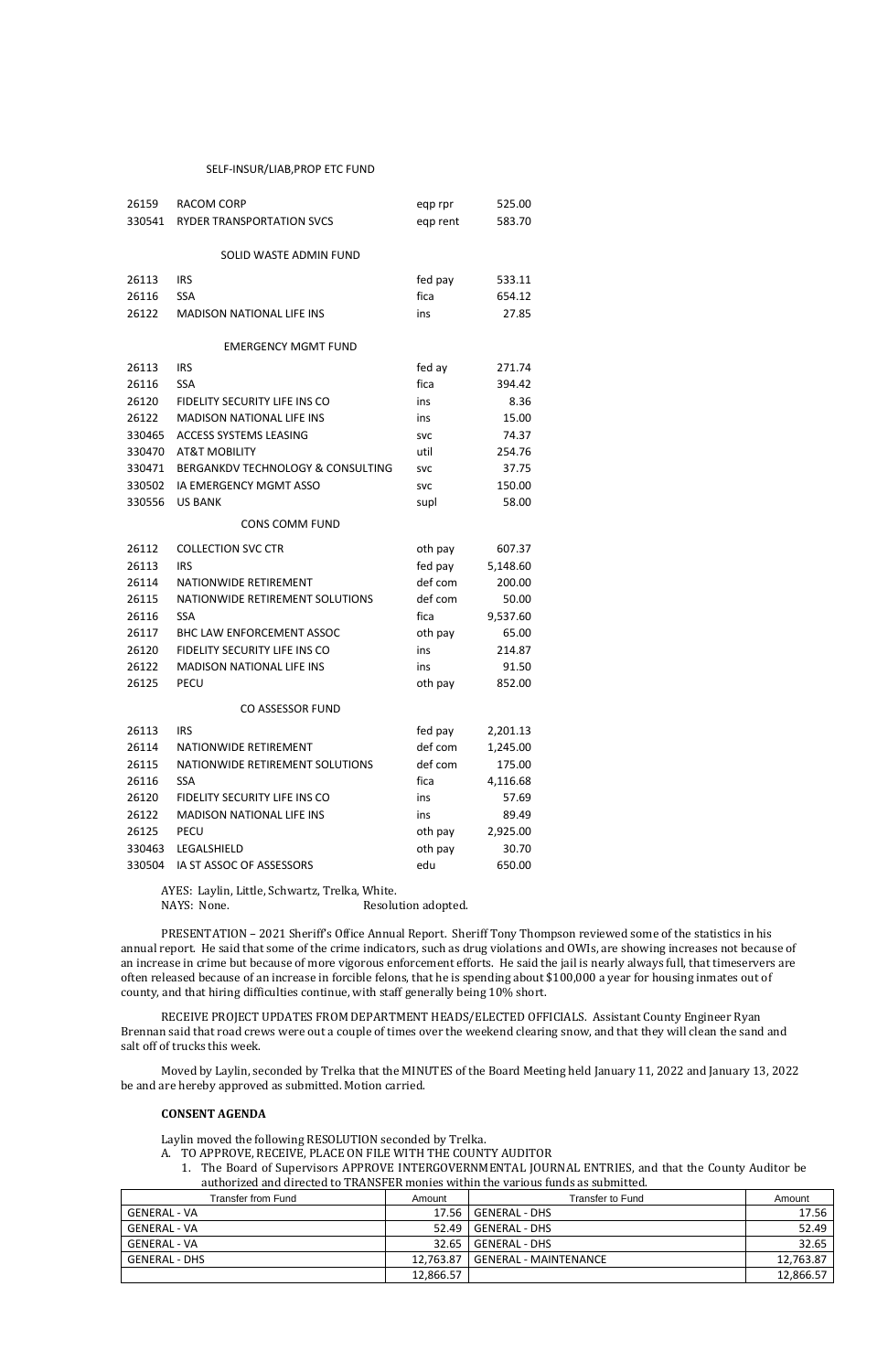B. TO RECEIVE AND PLACE ON FILE WITH THE COUNTY AUDITOR

1. The CERTIFICATE OF ORGANIZATION from Black Hawk County Agricultural Extension Council. AYES: Laylin, Little, Schwartz, Trelka, White. NAYS: None. Resolution adopted.

#### **CONSENT AGENDA ENDS**

Trelka moved the following resolution seconded by Laylin.

AYES: Laylin, Trelka, Schwartz, Little, White. NAYS: None. Resolution adopted.

BE IT HEREBY RESOLVED that the Title VI AGREEMENT between Black Hawk County and the Iowa Department of transportation naming Amanda Fesenmeyer, the County Human Resources Director, as the designated Title VI coordinator be approved and direct the Chair to sign for same as recommended by Catherine Nicholas, County Engineer. Rb-to rec fed funds

AYES: Laylin, Trelka, Schwartz, Little, White. NAYS: None. Resolution adopted.

Laylin moved the following resolution seconded by Trelka.

BE IT HEREBY RESOLVED that the Title VI ASSURANCE between Black Hawk County and the Iowa Department of Transportation stating that Black Hawk County comply with the following statutory/regulatory authorities; Title VI of the Civil Rights Act of 1964, 49 C.F.R. Part 21, and 28 C.F.R. Part 21 in order to receive Federal financial assistance from the United States Department of Transportation be approved and direct the Chair to sign for same as recommended by Catherine Nicholas, County Engineer.

Yu said that the purchase was previously budgeted. AYES: Laylin, Little, Schwartz, Trelka, White. NAYS: None. Resolution adopted.

Laylin moved the following resolution seconded by Trelka.

BE IT HEREBY RESOLVED that the 28E Agreement between Black Hawk County and the City of Raymond defining winter maintenance activities, shoulder maintenance, and bridge inspections on portions of S. Raymond Road and Dubuque Road for a sum of \$2,500 be approved as recommended by Catherine Nicholas, County Engineer.

Brennan said this is a renewal that includes an increase over the past year.

AYES: Laylin, Little, Schwartz, Trelka, White.

NAYS: None. Resolution adopted.

Laylin moved the following resolution seconded by Trelka.

BE IT HEREBY RESOLVED that the REQUEST FOR PURCHASE OF CAPITAL EQUIPMENT submitted by Al Yu, Information Technology Director, be approved and direct the Chair to sign for same: to purchase a helpdesk ticketing system for \$10,890.00 from ManageEngine.

Moved by Trelka, seconded by White to direct the Finance Director to advertise for a PUBLIC HEARING on the proposed Black Hawk County Budget for the Fiscal Year 2022-2023 to be held on February 8, 2022 at 9:05 a.m. in Board Room 201 of the Black Hawk County Courthouse, Waterloo, Iowa.

Laylin wondered if the Board should consider making an adjustment that would keep the tax rate from dropping so drastically, since they have discussed in the past avoiding peaks and valleys. Finance Director James Perry said that the biggest part of the decrease is with the state taking over mental health funding, and this is a permanent decrease. He said that he thought the uses of American Rescue Plan funding would also have the effect of keeping future rates down. The other supervisors said that they were satisfied with the proposed budget as is. Motion carried.

DISCUSSION POSSIBLE BOARD ACTION - Identify for the record public purposes that could be served by agencies, including but not limited to nonprofit entities. The Board discussed the list that Trelka provided (see minutes of January 13) and the one sent to them by Assistant County Attorney Mike Treinen. Treinen said both lists made clear that the definition of public purpose that agencies would need to provide to be considered for contracts with the county.

Trelka moved the following resolution seconded by Schwartz.

BE IT HEREBY RESOLVED that the Board of Supervisors approve the following as its definition of public purposes: Public purpose is defined as an action or direction taken by Black Hawk County Supervisors that will benefit the residents of Black Hawk County as a whole. Examples of public purposes could, but need not be limited to the following:

o Stable and secure housing, including but not limited to legal services, rent assistance, and mortgage assistance.

- 
- o Heating and other utilities.
- o Nutrition and Hunger.
- o Health and health care (including mental health).
- o Shelter and heat when housing is unavailable.
- o Education.
- o Job training.
- o Basic skills training.
- o Special needs training and assistance.
- o Poverty and providing for basic necessities.
- o Financial management and debt relief.
- o Relief from domestic violence, domestic assault, and sexual abuse/assault, including but not limited to safe shelter and legal services.
- o Childcare.
- o Energy.
- o Conservation and preservation of natural resources.
- o Environmental protection.
- o Business climate.
- o Employment opportunities.
- o Economic vitality.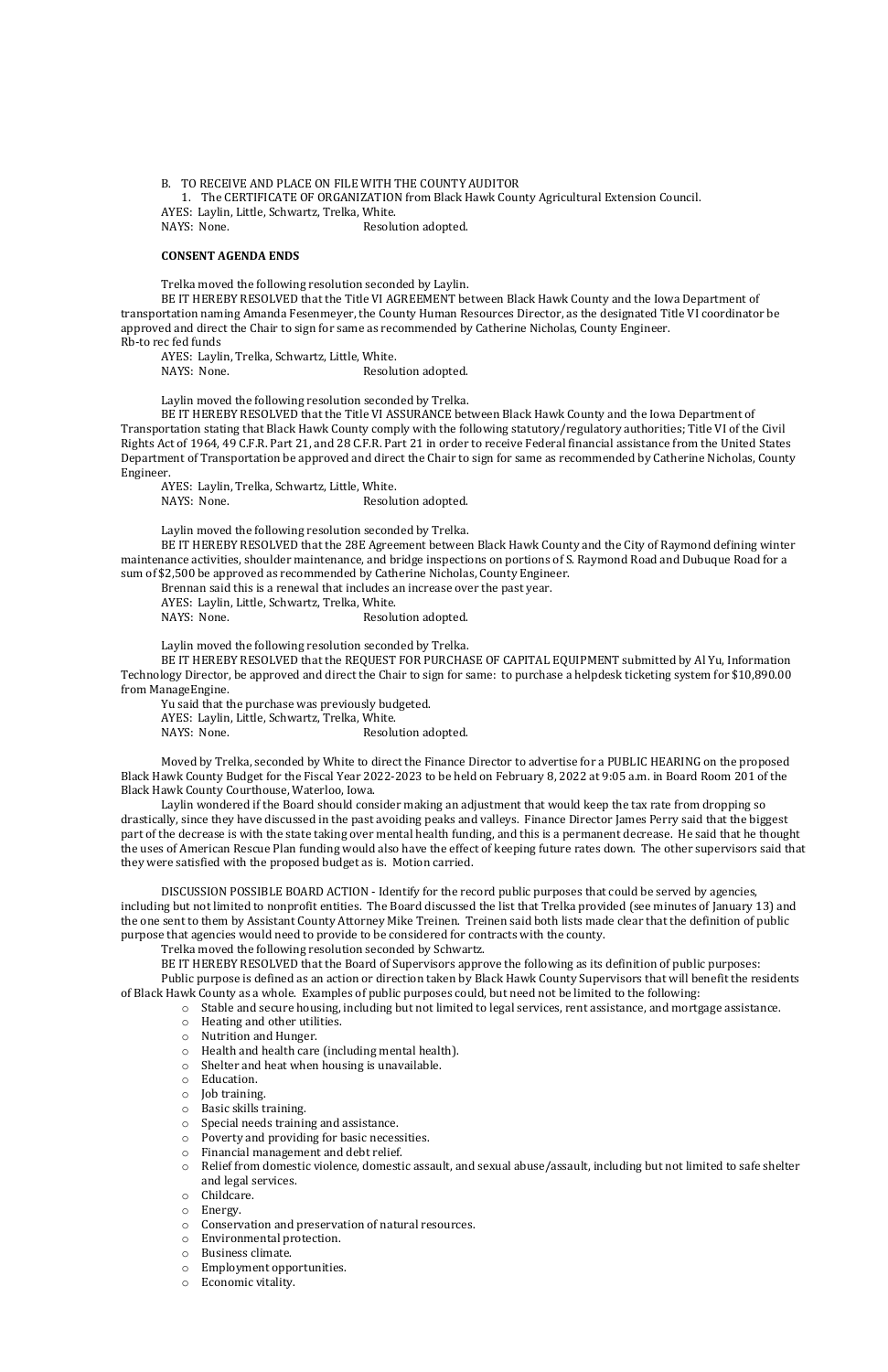o Crisis prevention and assistance.

- o Violence prevention and assistance for victims.
- o Equal opportunity and combatting discrimination.

AYES: Laylin, Trelka, Schwartz, Little, White.

NAYS: None. Resolution adopted.

- Riverview Center
- Cedar Valley Food Pantry
- Iowa Legal Aid.

Moved by Laylin seconded by Schwartz to send inquiry to the following agencies as to ways these agencies serve Black Hawk County's identified public services.

Treinen said that these agencies are those that were in the current fiscal year budget to receive funds, but they need to indicate what public purpose they fulfill in order to meet the guidelines outlined by the Auditor of State. Motion carried, Little dissenting.

At Nine-forty-six o'clock (9:46) a.m., a public hearing was held as provided by law in the Board Room 201 of the Black Hawk County Courthouse, Waterloo, Iowa at which time all interested persons could appear to file objections on the request submitted by Mark Becker at 6925 Ansborough Ave. to rezone 1.5 acres from "A" Agricultural District to "A-R" Agricultural-Residential District in in order construct one new single-family home. The property is legally described as: *That part of the Southwest Quarter (SW ¼) of Section Twenty-one (21), Township Eightyeight North (T88N), Range Thirteen West (R13W) of the 5th Principle Meridian, Black Hawk County, Iowa. The North 1.5 Acres of the following described parcel: The South Six Hundred Fifty (650.00) feet of the West Three Hundred (300.00) feet of aforesaid Southwest Quarter (SW ¼).*

The Board of Supervisors examined proof of publication of notice and determined that the notice had been published on January 12, 2022 in the Courier in accordance with the requirements of the *Code of Iowa*.

Moved by Trelka, seconded by Laylin to receive and place on file proof of publication of notice of public hearing. Motion carried.

AYES: Laylin, Little, Schwartz, Trelka, White. NAYS: None. Resolution adopted.

Moved by Trelka, seconded by Laylin to waive the first reading as notice was published on January 12, 2022 in the Waterloo Courier in accordance with requirements of the Code of Iowa and publication was approved on the request submitted by Mark Becker to rezone 1.5 acres from "A" Agricultural District to "A-R" Agricultural-Residential District in in order construct one new single-family home. Motion carried.

Seth Hyberger of Planning and Zoning said the land has a high Land Evaluation and Site Assessment score of 261, but it is not in active row-crop production and is not conducive to farming due to its size and shape. He said there was no opposition to the request.

Moved Trelka, by seconded by Little to close the hearing and oral and written comments were received and placed on file. Motion carried.

Trelka moved the following resolution seconded by Laylin.

WHEREAS, a public hearing was held on January 18, 2022 at Nine-oh- o'clock (9:) a.m., on the request submitted by Mark Becker at 6925 Ansborough Ave. to rezone 1.5 acres from "A" Agricultural District to "A-R" Agricultural-Residential District in in order construct one new single-family home, and

WHEREAS, "An Ordinance Amending Ordinance No. 36, as Amended, the Black Hawk County, Iowa, Agricultural Preservation Zoning Ordinance Adopted February 2, 1999, by adding Subsection No. 262 to Section VI (B), Rezoning Certain Property" as described on the above request submitted by Mark Becker and to consider same for adoption and if adopted would be known as Ordinance no. 77-262, and

WHEREAS, §331.302(5) of the Code of Iowa allows the Board of Supervisors to suspend by majority vote the requirement to consider and vote on a proposed ordinance at two meetings of the board prior to the meeting at which it is to be fully passed, and

WHEREAS, there were no corrections to the ordinance,

NOW THEREFORE BE IT HEREBY RESOLVED that the rules requiring the Board of Supervisors to consider and vote on a proposed ordinance at two prior meetings be suspended.

Little moved the following ordinance seconded by Trelka.

WHEREAS, "An Ordinance Amending Ordinance No. 36, as Amended, the Black Hawk County, Iowa, Agricultural Preservation Zoning Ordinance Adopted February 2, 1999, by adding Subsection No. 262 To Section VI (B), Rezoning Certain Property" as described on the above request submitted by Mark Becker and to consider same for adoption and if adopted would be known as Ordinance No. 77-262, and

WHEREAS, pursuant to §331.302(5) of the Code of Iowa, the Board of Supervisors has suspended by majority vote the requirement to consider and vote on a proposed ordinance at two meetings of the board prior to the meeting at which it is to be finally passed, and

NOW THEREFORE BE IT HEREBY RESOLVED that the same is hereby zoned acres from "A" Agricultural District to "A-R" Agricultural-Residential District in in order construct one new single-family home, and the ordinance is hereby adopted and known as Ordinance No. 77-262.

AYES: Laylin, Little, Schwartz, Trelka, White.

NAYS: None. **Ordinance adopted.**